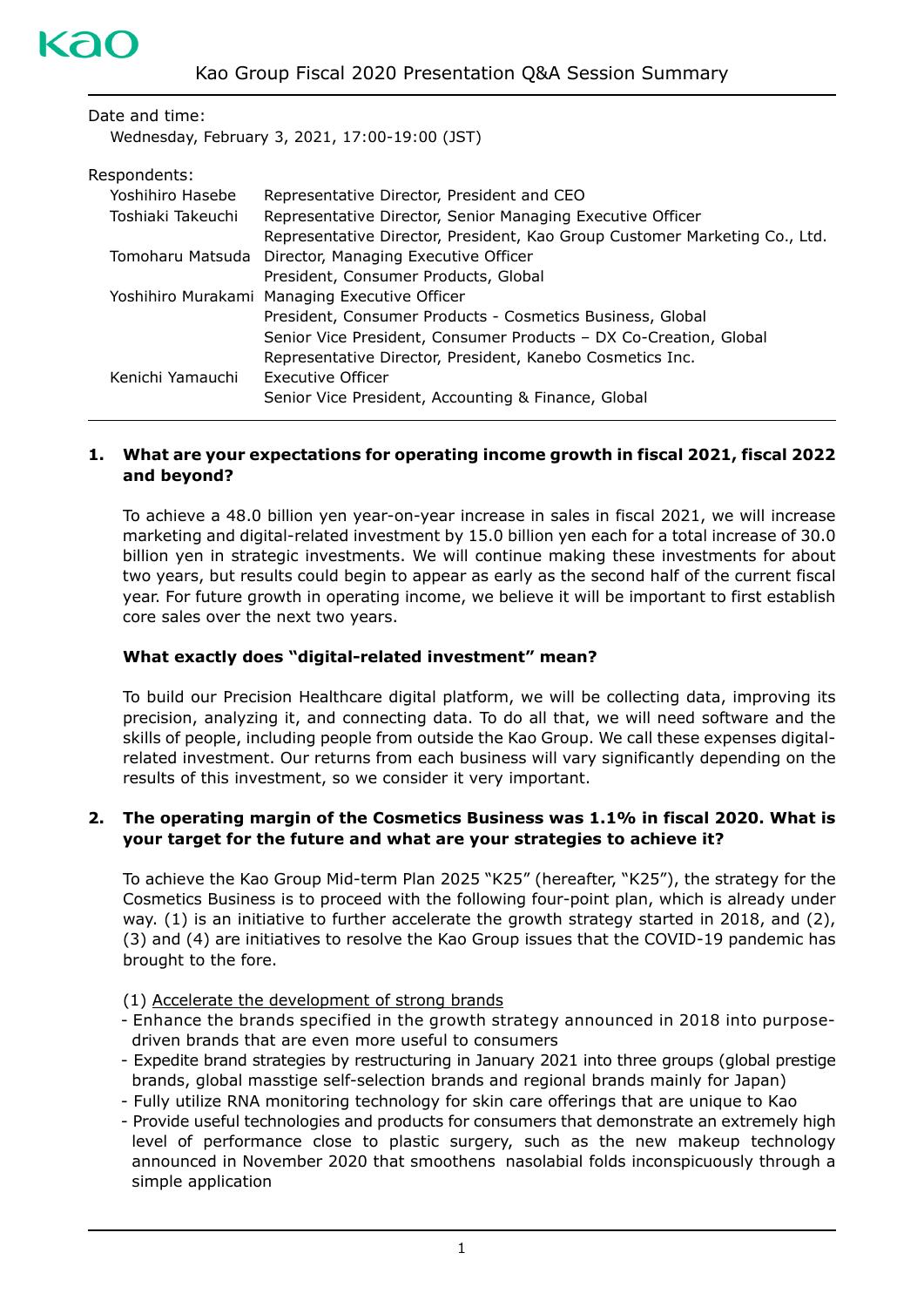(2) Transition to a robust business structure by accelerating structural reforms

- Merge the two beauty counseling companies on April 1, 2021. Ramp up activities to communicate the images and values of brands and to maintain and increase the number of loyal users, and work to generate synergies by improving beauty advisor productivity and deploying staff appropriately.
- Transform the business model for makeup products (consolidate brands, launch new colors in limited quantities)

(3) Expand the e-commerce business by promoting DX/transformation into a customer retention model

- Accelerate D2C initiatives with a department to promote DX (digital transformation) that was newly established on January 1, 2021 in the organization that supervises the entire Consumer Products Business
- Work to evolve and improve UX (user experience) using digital technology, such as the "MAKEUP LAB." for the *KATE* makeup brand, announced on February 1, 2021 in Japan

(4) Maximize demand from Chinese consumers

- Continue to ramp up initiatives with e-commerce platforms and begin social commerce in fiscal 2021
- Start transactions with a Hainan duty-free store in the first half of fiscal 2021
- Make a full-scale entry into the C2C (consumer-to-consumer) market and work on new business models

#### **What is your targeted operating margin for the Cosmetics Business?**

The operating margin in fiscal 2019 was 14%. Inbound sales were high then, so we were able to save marketing expenses. Excluding these factors, operating margin was about 12- 13%. We are now formulating a business plan to return the margin to the level of fiscal 2019 by fiscal 2025 and then achieve our initial target of 15%.

**3. Although the Kao Group has excellent technologies, I feel that it is slow to roll them out in growing markets outside Japan. How will that change under K25? Does your ambitious plan to increase investment by 30.0 billion yen-on-year in fiscal 2021 include expenses for accelerating business outside Japan? Please explain, area by area.** 

Going forward, we would like to use our Precision Healthcare digital platform to compete head to head with retailers and e-commerce platforms. The way we compete will change because we will be conducting data-driven operations globally, rather than our traditional approach of launching new products in Japan first. It is difficult to explain this new approach area by area. For example, the genetic-level and virus-level data that Precision Healthcare compiles from information in the Hygiene and Living Care Business on bacteria and viruses that people come in contact with in their daily lives will be easier to utilize in other businesses and areas. In the digital age, it will be an advantage not to be a specialized manufacturer of household and personal care products or cosmetics. The key for digitalization is how to connect and control detailed, usable data. In other words, we believe that the way the Kao Group has deepened the way it has traditionally acquired and connected data on the broad range of businesses it conducts in household and personal care products, cosmetics and chemicals will be a more powerful advantage going forward in the digital age.

#### **You said that the results of the 30.0 billion yen year-on-year increase in investment could start to appear as early as the second half of fiscal 2021. If that is the case, will global sales also accelerate?**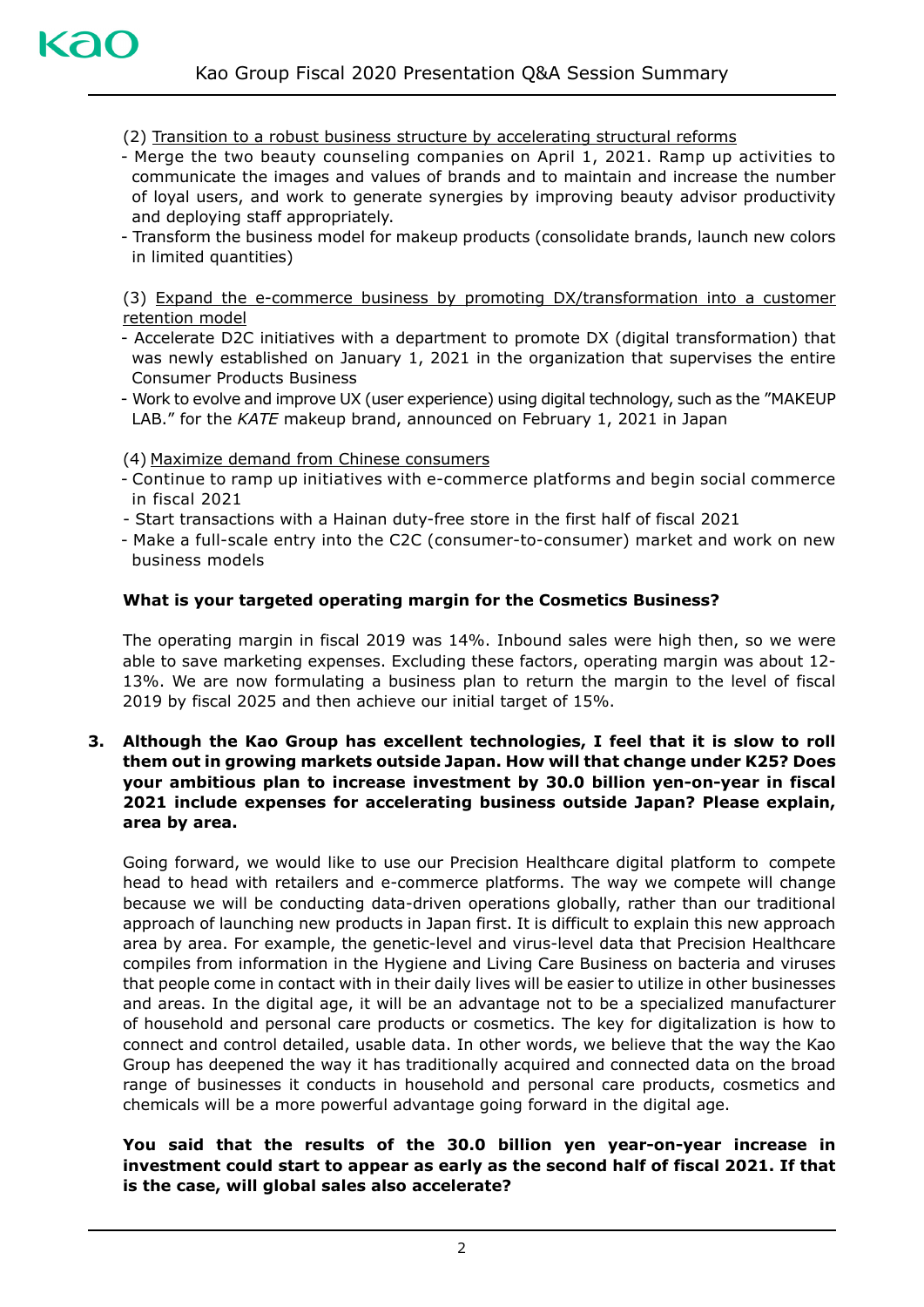It is likely to take a little longer for the Precision Healthcare digital platform to make a significant contribution to business performance. However, because we are going to transform our business model with digitalization, I think changes will appear a little earlier. For example, in the process of creating this platform, we have already begun communicating via digital technology and building relationships with e-commerce platforms for some massmarket beauty care products in the Americas, so results from these initiatives may start to appear as early as the second half of fiscal 2021.

## **4. You said that you will continue to make ambitious additional investments of 30.0 billion yen for two years. Do you expect investment to peak in fiscal 2021 and then taper off? When do you expect to realize a return on your investment?**

Our current plan is for the highest level of investment to be in fiscal 2021. We hope to dramatically increase sales in the next year or two while using expenses efficiently to make highly competitive products. The Kao Group has confidence in its *Yoki-Monozukuri*,\* total cost reduction (TCR) activities, and creation of high added value. We intend to substantially increase the number of users and gain momentum over the next two years. In addition, in K25 we have set a net sales target of 1.8 trillion yen, but since it previously took 10 years to increase sales by about 300 billion yen, an increase of 300 billion yen in five years is a challenging. We will confront the next five years head on, while boldly considering joint ventures and M&A.

\* *The Kao Group defines* Yoki-Monozukuri *as a strong commitment by all members to provide products and brands of excellent value for consumer satisfaction. In Japanese,* Yoki *literally means "good/excellent," and*  Monozukuri *means "development/manufacturing of products."*

## **5. How will you secure human resources for digital development?**

Kao used to be in the information technology business, so we have many employees from that time who have high-level IT skills. Those individuals will grow the business through linkages with external companies that have outstanding, cutting-edge technologies. In other words, we are not a group of amateurs trying to somehow get ahead by enlisting the help of companies with digital technologies. Rather, we already have in-house IT professionals familiar with the Kao Group's manufacturing and businesses who will form linkages with external companies possessing cutting-edge technologies to build a new digital platform.

#### **It is hard to picture your Precision Healthcare digital platform. How will it increase sales? Collecting data is easy in the Cosmetics Business, but isn't it difficult to do so for household and personal care products?**

I realize that Precision Healthcare is difficult to grasp. However, creating a platform that is easy for everyone to understand means that it winds up being something that anyone could think of. Consequently, Precision Healthcare is often considered hard to understand.

To make it easier to picture, I will give you the following example. Suppose that in the Hygiene and Living Care Business, the Kao Group has technology to identify what kinds of bacteria and viruses are present and to specify their coordinates at the genetic level. Suppose those technologies enable monitoring of the transmission routes of those bacteria and viruses when they enter the human body, and how they can be blocked. Also, picture something like a PCR test that can be done at home.

Infectious and intractable diseases can be dealt with in various ways if intervention is early, but if that is not possible, patients must rely on medical treatment. Therefore, if the Kao Group can establish a platform that serves as a network of information on how to prevent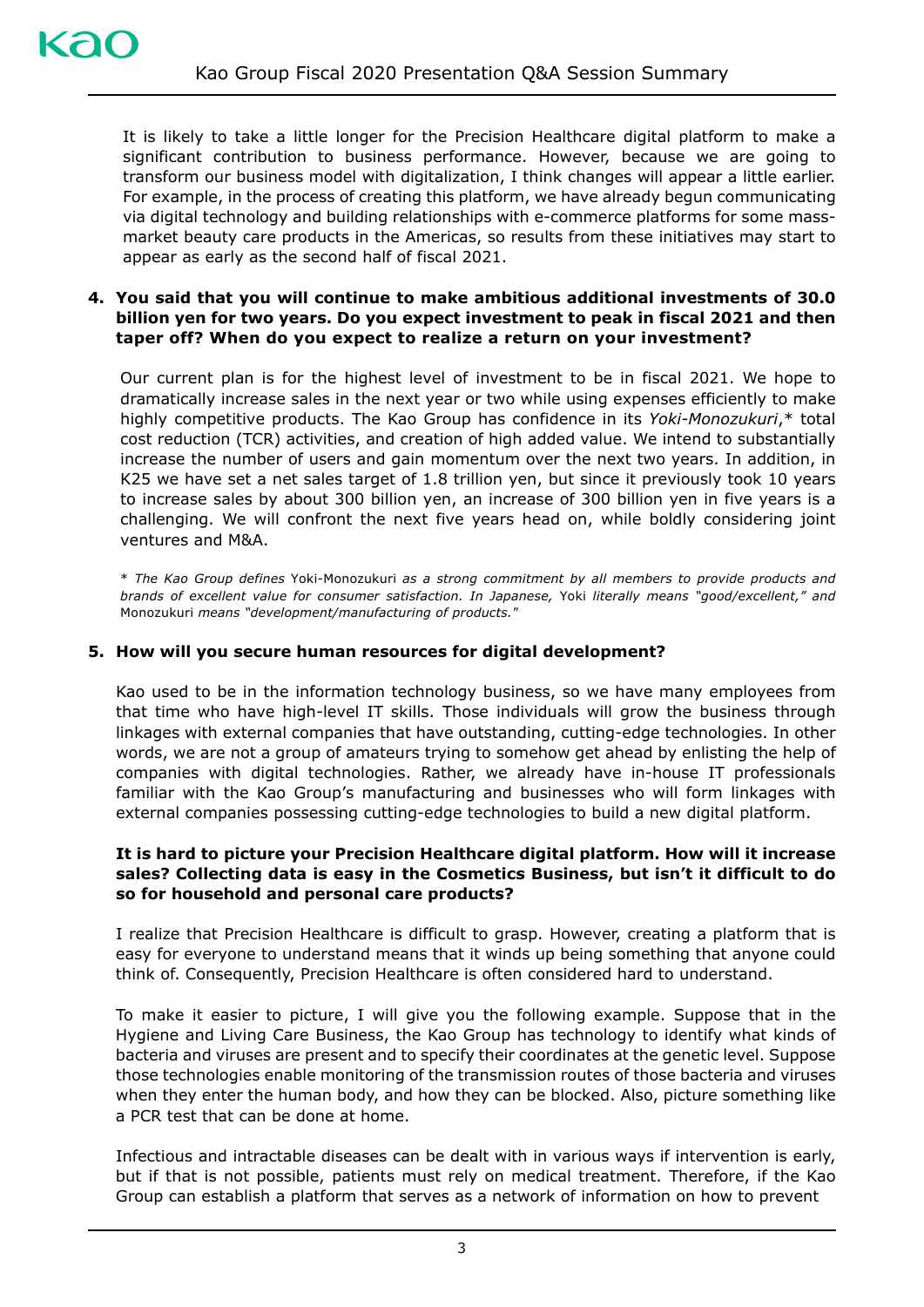such diseases, it will be able to provide data required by hospitals and pharmaceutical companies, as well as by hair salons and restaurants that many people visit. We believe the creation of Precision Healthcare will enable us to conduct research to gain an accurate understanding of the things that cause harm, the essential causes of harm and comprehensive knowledge on all matters surrounding them.

This is a new business model. With it, there is no need for the marketing we have traditionally conducted, and this model could also be utilized in existing businesses. We have conceived this digital platform with the intention of openly collaborating with various parties to deliver the best to consumers on a digital basis. We intend to change the way we compete globally based on variable and predictive data rather than data on the current situation.

**6. Life Care Business sales are expected to be 58.0 billion yen in fiscal 2021. Will the nearly 150.0 billion yen in sales from Another Kao you are planning for fiscal 2025 all come from the Life Care Business? Or does Another Kao encompass contributions from other segments? What kind of profit margins do you envision between now and fiscal 2025?** 

The Hygiene and Living Care Business accounts for the largest share of sales by far in the fiscal 2021 forecast, and we are aiming for substantial, balanced growth in this business through effectively focused investments. In the Health and Beauty Care business, we expect a downturn in comparison with fiscal 2020's substantial increase in demand for hygienerelated products, but we will continue working to achieve higher sales from value offerings that are useful to consumers. The Cosmetics Business will be our next growth driver.

The Life Care Business will be the core business of Another Kao. In order to grow it into a business with sales exceeding 100 billion yen, we intend to give it a boost by introducing a new structure for business in the medical field, rather than just growing organically. In addition to these four businesses, we intend to increase the scale of sales in the Chemical Business from 300 billion yen to 500 billion yen going forward.

# **Do you envision sales in the medical field to start increasing after four or five years? I think this is a field that companies from other industries can enter, so how do you plan to build a sales channel?**

We are not thinking about creating a medical sales channel. We envision Another Kao as the expansion of our existing business domain that we will reinforce by forming a new structure, while we view Reborn Kao as the creation of a stronger platform through further expansion.

## **7. You said you want to make effectively focused investments in the Hygiene and Living Care Business. How will you do that?**

Currently, the Kao Group has just under 50 mass-market brands of household and personal care products. We have divided them into three segments. We have designated 16 categoryleading brands and six life design brands that we will strengthen across respective business divisions. The remainder are all edgy niche segment brands. Until now, we have been investing in omnidirectional marketing, but we will add balance by selecting priority brands for cultivation and varying investment while using digital technologies.

## **What are the assumptions behind your forecast of 3.8% growth in Cosmetics Business sales in Japan for fiscal 2021?**

Although inbound demand recovery will be limited and wearing a mask will remain common practice, strict restrictions on going outside are not expected, so the cosmetics market in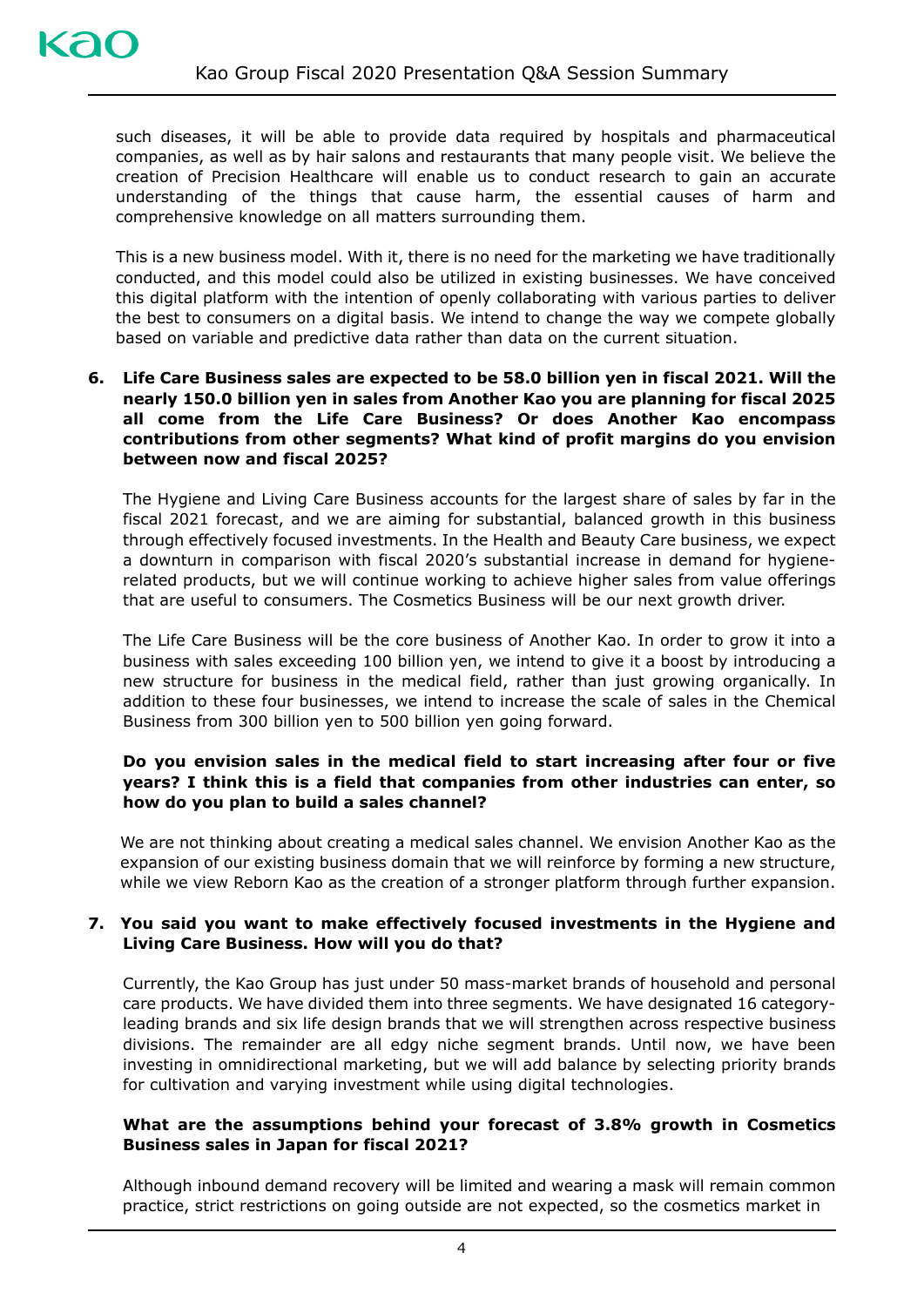Japan is expected to grow by about 4% compared with the previous fiscal year. Looking at fiscal 2021 sales by quarter, the first quarter is a challenging because there was no impact from COVID-19 in January and February 2020. Growth is therefore expected to be around negative 10% compared with the same period a year earlier. Growth between 10% and 20% is expected in the second, third, and fourth quarters. However, first-quarter growth has been about 10 percentage points lower than originally expected due to the recent declaration of a state of emergency.

The Kao Group will continue to conduct various structural reforms, including utilizing digital technology and ramping up e-commerce, as it increases sales centered on the eleven global strategy brands (G11) with the aim of achieving a growth rate roughly on par with the market.

## **Will sales at a Hainan duty-free store start with** *freeplus***?**

We will start with the prestige brands *SENSAI* and *est*. The store will also sell products with Fine Fiber technology. Local sales of the mass-market brands *Curél* and *freeplus* are very strong in China, so we are currently in no hurry to sell them at the Hainan duty-free store.

# **8. Do you have any plans to sell** *KANEBO* **at the Hainan duty-free store? How many counters are open and what is your target for sales in the first year?**

For a product to be sold at Hainan duty-free stores, its ingredients must be approved by the Chinese authorities. *SENSAI* and *est* will be cleared during fiscal 2021, but *KANEBO* and *SUQQU* are currently undergoing the approval process. As for our store plan, one counter is scheduled to open in the second quarter of fiscal 2021. New duty-free stores are opening one after another, but we want to proceed strategically instead of just opening counters randomly. The scale of sales is not being disclosed, but we hope to get on track as soon as possible.

## **What caused the improvement in the operating margin for the Cosmetics Business in the fourth quarter of fiscal 2020? Can we expect that momentum to continue in the first quarter of fiscal 2021︖**

In the fourth quarter of fiscal 2020, sales in China were strong, mainly on Singles' Day. In Japan, performance was strong for products such as *Milano Collection* base makeup and body care, which have large-scale sales, and market conditions also improved slightly, so profits improved. However, because the Cosmetics Business has high fixed costs, it does not turn a profit until sales exceed a certain level. Sales in the first quarter of the year are always lower, and a state of emergency has been declared in Japan in 2021, so the operating margin in the first quarter of fiscal 2021 is expected to be very weak.

**9. You have already explained your income and cash flow statements, but I would like an additional explanation of the effects of your business investments in connection with the balance sheet in your communications with investors. You have changed your business segments as of fiscal 2021, but what are the key points for deciding whether to continue a business? How do you use EVA internally? How do you view the returns on your investments?** 

We will not discontinue any businesses that only the Kao Group can conduct successfully. Nor will we terminate any business if we can help to resolve issues by engaging in it. Our approach to our businesses is to make a profit as we accomplish these goals and, if possible, use those businesses as a growth engine. On the other hand, if we judge that we cannot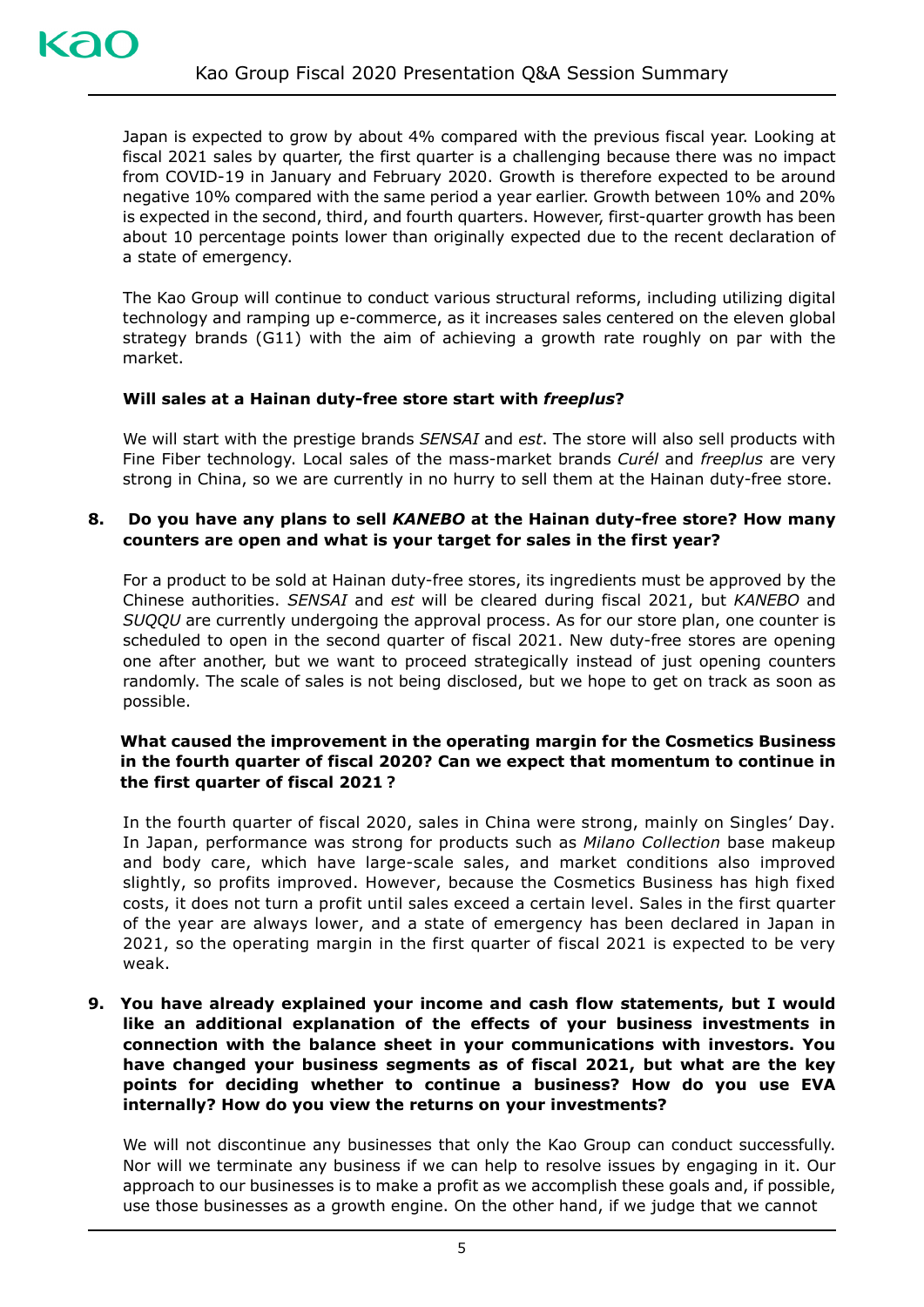improve a business or its category even if we make investments, we decide to terminate it. We withdrew from the information technology business in 1999, even though we had grown it to the number-one position globally in sales, because we realized that we were lagging behind the pace of change, with offerings that were likely to get more and more out of touch with the trends of the times. Going forward, we intend to maintain an ESG perspective in deciding whether to continue or withdraw from businesses. In addition, we have always used EVA when assessing the capital efficiency of the entire Kao Group, as well as in deciding on capital investment and environmental investment. We set aside a little time after investments to review the results, especially for unprofitable businesses.

# **So, the Kao Group places a high priority on ROE targets and overall profitability in management?**

Exactly. Especially given the various changes recently, we feel that it has become difficult to recover investments within one year. Therefore, key factors will be the extent to which we can deal with matters from an ESG perspective and our predictions of the future. We want to make anticipatory investments aimed at being the central player in businesses by the time they have become large. Time spans will be a little longer, but the Kao Group's stance is to grow by increasing EVA through recovery of its investments.

#### **10. You said that the Kao Group will enter new business categories in the future. What are the advantages and distinctive features of the Kao Group's research and development from a global perspective? Please give me some examples.**

The Kao Group conducts fundamental research on essential properties. Over the past two or three years, our researchers have had discussions with many places that conduct pathology research and with pharmaceutical manufacturers, and they have all asked them why a household and personal care products company like us would become so involved in the areas they research. To give a specific example, the VHH antibodies we announced in May 2020 neutralize viruses at an extremely high level, and we have technology for neutralization using antibodies that can be stored without special temperature controls.

In the manufacturing of medicines, even though a company might conduct research on viruses or bacteria, for example, its research is pharmacological—that is, it involves investigating how people contract a disease and what substances are effective in curing it. On the other hand, the Kao Group's research covers how a virus changes, where it is most likely to be found, how to protect those places, how to eliminate the virus when a person comes in contact with it, and how to eliminate it as quickly as possible. We steadfastly conduct such research and publish many academic papers, so we even receive requests for cooperation from the government sometimes. I think this gives you an idea of the level of our fundamental research.

By 2050, the number of deaths from antibiotic-resistant diseases are expected to exceed deaths from cancer. We believe our work in this area is a distinctive feature of our research. Because the viruses and other targets of our research will change, we want to be ready with technologies that provide the most effective methods for tackling those viruses.

#### **11. Isn't your net sales target of 1,430.0 billion yen for fiscal 2021 a very challenging considering your slow sales growth recently? If there are risks, what are they?**

We believe that Reborn Kao will account for most of the 1,430.0 billion yen. We intend to push toward this target by restructuring the Cosmetics Business and consolidating the business portfolio and making balanced investments. The outlook for COVID-19 is uncertain, but this figure shows the strength of our determination even under these circumstances.